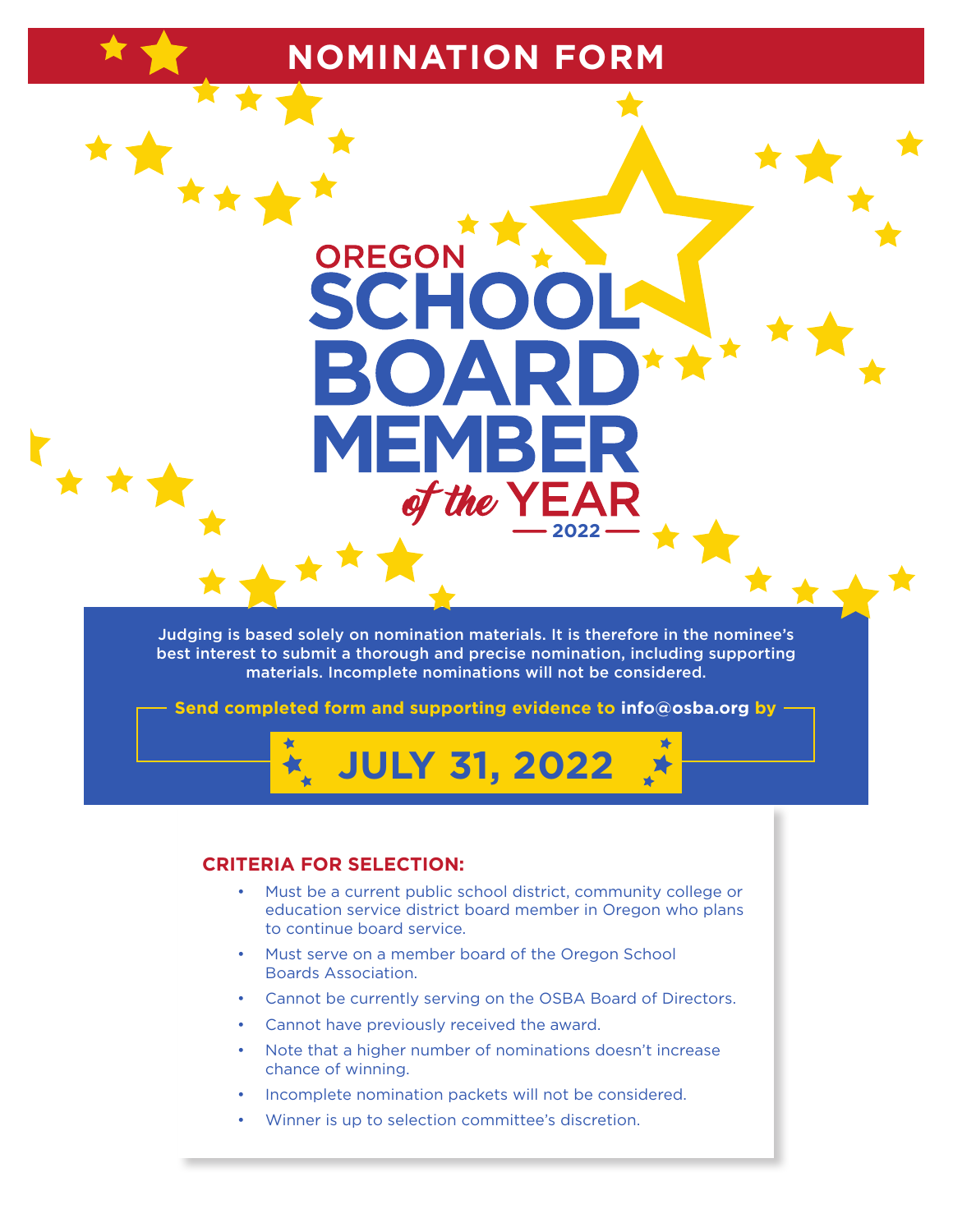### CONTACT INFORMATION

## HOW DOES THE NOMINEE SHOW INITIATIVE IN THE FOLLOWING THREE AREAS: **ADVOCACY** | **LEADERSHIP** | **STUDENT ACHIEVEMENT**

## **14 ADVOCACY** (REQUIRED)

What has he or she done to clearly communicate to legislators, the news media and local communities the importance of public education? What indicators of progress are he or she tracking? How has he or she engaged community stakeholders to win support for public education?

*Examples:* Communicates frequently with legislators, public, press, staff and community • Often quoted in local newspaper and radio stations • Instrumental in passage of the district's first bond • Ensured our diverse local families and community know they are supported and safe in our schools • Ensured the district's legislative agenda was advocated/communicated broadly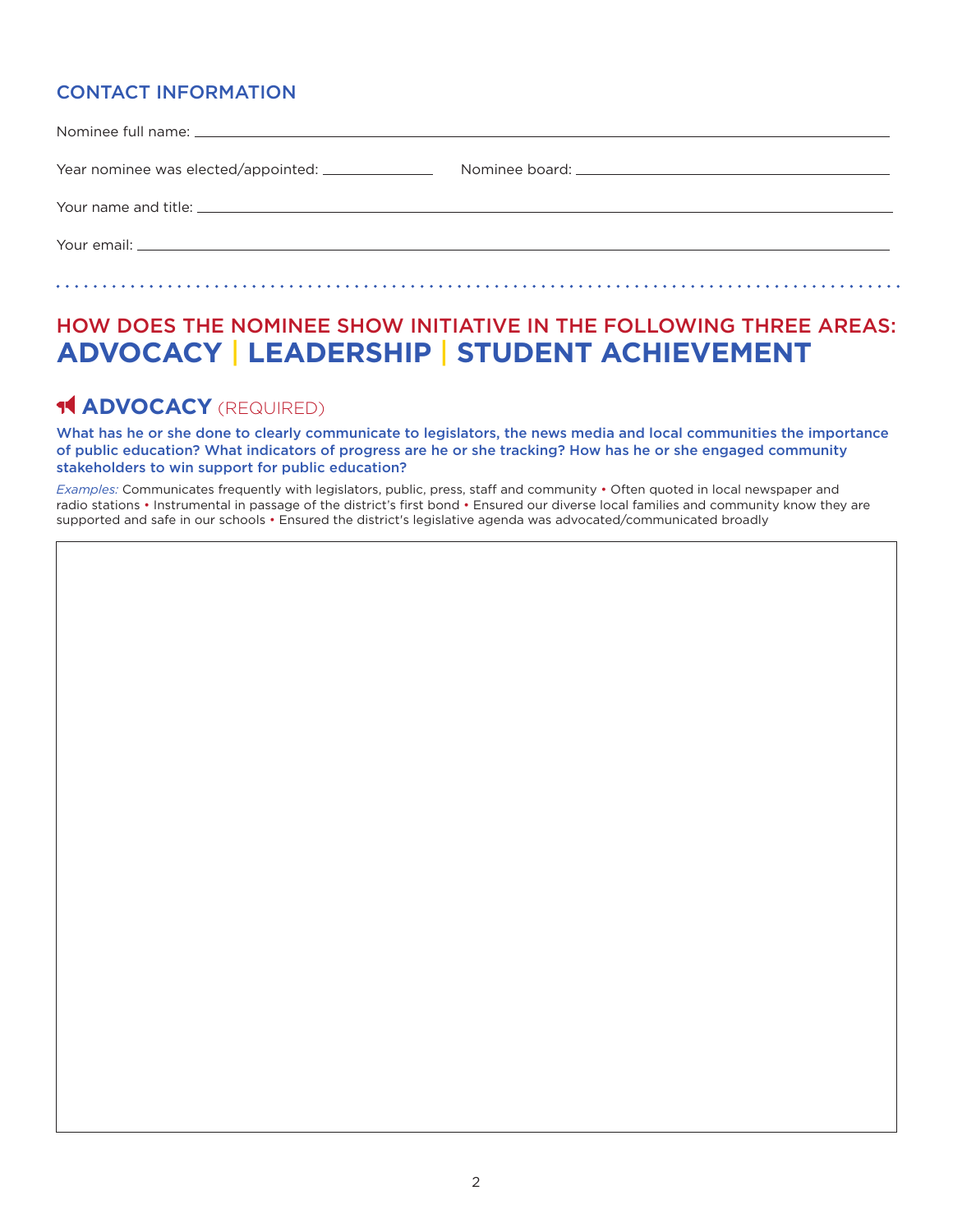# *M* **LEADERSHIP** (REQUIRED)

#### What action has the nominee taken to promote high-quality education for students, address funding shortages or create accountability for student progress?

*Examples:* Has been a proponent of taking advantage of numerous ESD services such as CARE, technology and instructional coaching • Booster Club leader who has generated thousands of dollars in donations to support the district • Led the work to bring clarity and accountability to the district's strategic plan • Led the school board through a very fast and successful hiring process for an interim superintendent and new superintendent • Developed Board Handbook to assist colleagues

## **A STUDENT ACHIEVEMENT** (REQUIRED)

#### How has the nominee supported student achievement, especially addressing the graduation rate, equity or the achievement gap?

*Examples:* Advocate in emphasizing the board role in making student success program implementation successful • Regularly attends district meetings to encourage collaboration between staff with a focus on closing the achievement gap • Led the establishment of annual board goals that focus on improving attendance and student achievement • Directly supports students by announcing and keeping score for games and other school events • Four-year cohort graduation rate for students of historically underserved race/ ethnicities has increased at twice the rate of Oregon as a whole • Implementing Early Childhood Learning, Career Technical Education and AVID programs to equitably meet the needs of all students